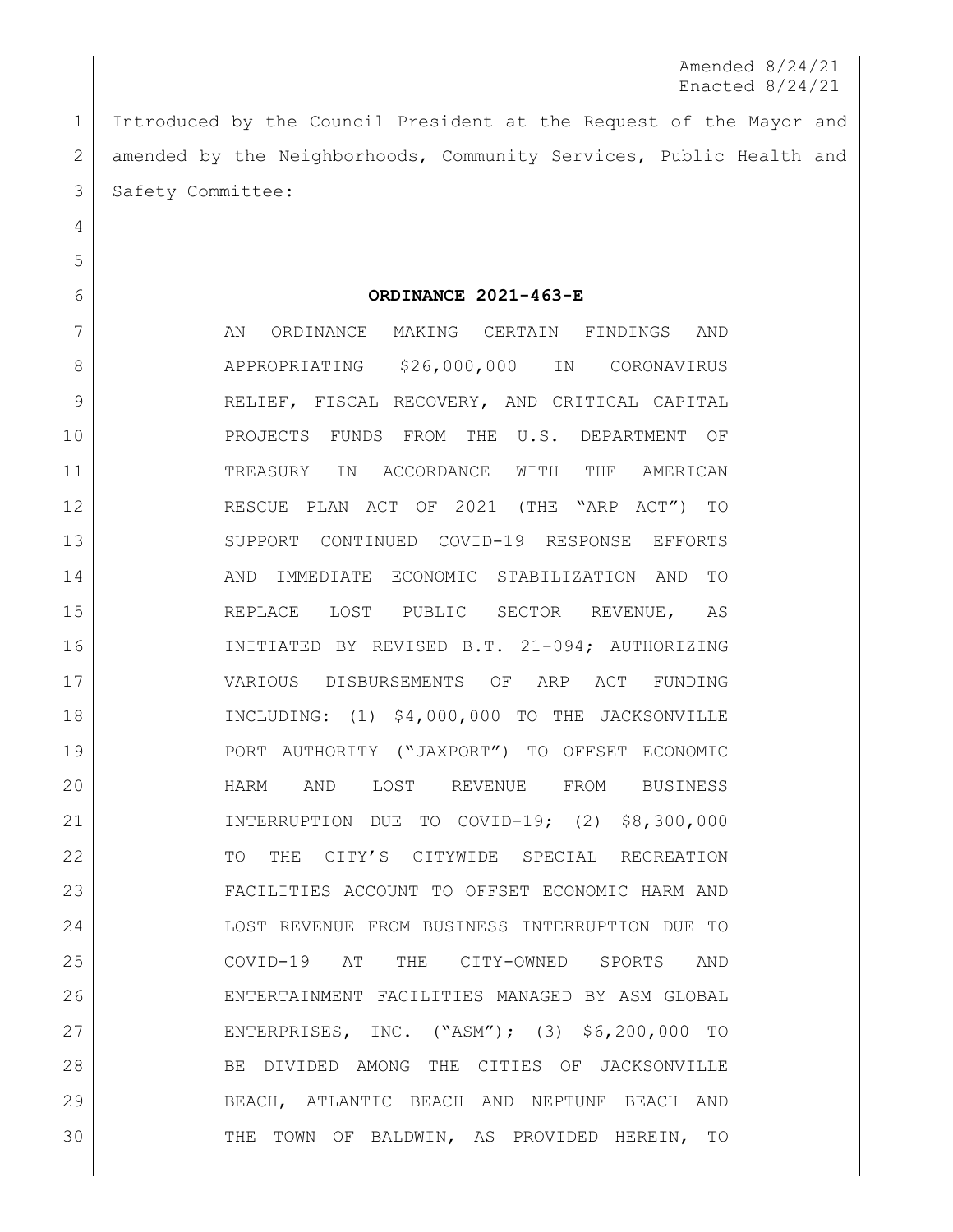OFFSET ECONOMIC HARM AND LOST REVENUE DUE TO COVID-19 AND ELIGIBLE EXPENSES UNDER THE ARP 3 ACT; (4) \$1,000,000 TO EDWARD WATERS UNIVERSITY, INC. FOR COVID-19 VACCINATION 5 EDUCATION AND OUTREACH SERVICES; (5) \$6,500,000 TO BE PLACED IN A CONTINGENCY FUND FOR FUTURE APPROPRIATION IN ACCORDANCE WITH 8 THE ARP ACT: APPROVING AND AUTHORIZING THE MAYOR, OR HIS DESIGNEE, AND THE CORPORATION SECRETARY TO EXECUTE AND DELIVER THE FOLLOWING: (1) AN INTERLOCAL AGREEMENT WITH JAXPORT, (2) AN AMENDMENT TO THE FACILITIES MANAGEMENT CONTRACT WITH ASM, (3) INTERLOCAL 14 AGREEMENTS WITH THE CITIES OF JACKSONVILLE BEACH, ATLANTIC BEACH AND NEPTUNE BEACH AND 16 THE TOWN OF BALDWIN, AND (4) AN AGREEMENT WITH EDWARD WATERS UNIVERSITY, INC.; INVOKING THE 18 EXCEPTION OF SECTION 126.107(G) (EXEMPTIONS), 19 | PART 1 (GENERAL REGULATIONS), CHAPTER 126 (PROCUREMENT CODE), *ORDINANCE CODE*, TO ALLOW FOR A DIRECT CONTRACT WITH EDWARD WATERS UNIVERSITY, INC.; PROVIDING FOR OVERSIGHT BY 23 THE FINANCE AND ADMINISTRATION DEPARTMENT: 24 PROVIDING A CARRYOVER OF FUNDS FROM YEAR TO YEAR UNTIL SUCH ARP ACT FUNDS ARE EXPENDED OR LAPSE, AND PROVIDING THAT ANY ARP ACT GRANT FUNDING NOT EXPENDED PURSUANT TO THIS ORDINANCE BY SEPTEMBER 30, 2022 SHALL REVERT TO THE FUND OF ORIGIN FOR RE-APPROPRIATION FOR AUTHORIZED EXPENDITURES UNDER THE TERMS OF THE 31 ARP ACT; PROVIDING FOR COMPLIANCE WITH

 $- 2 -$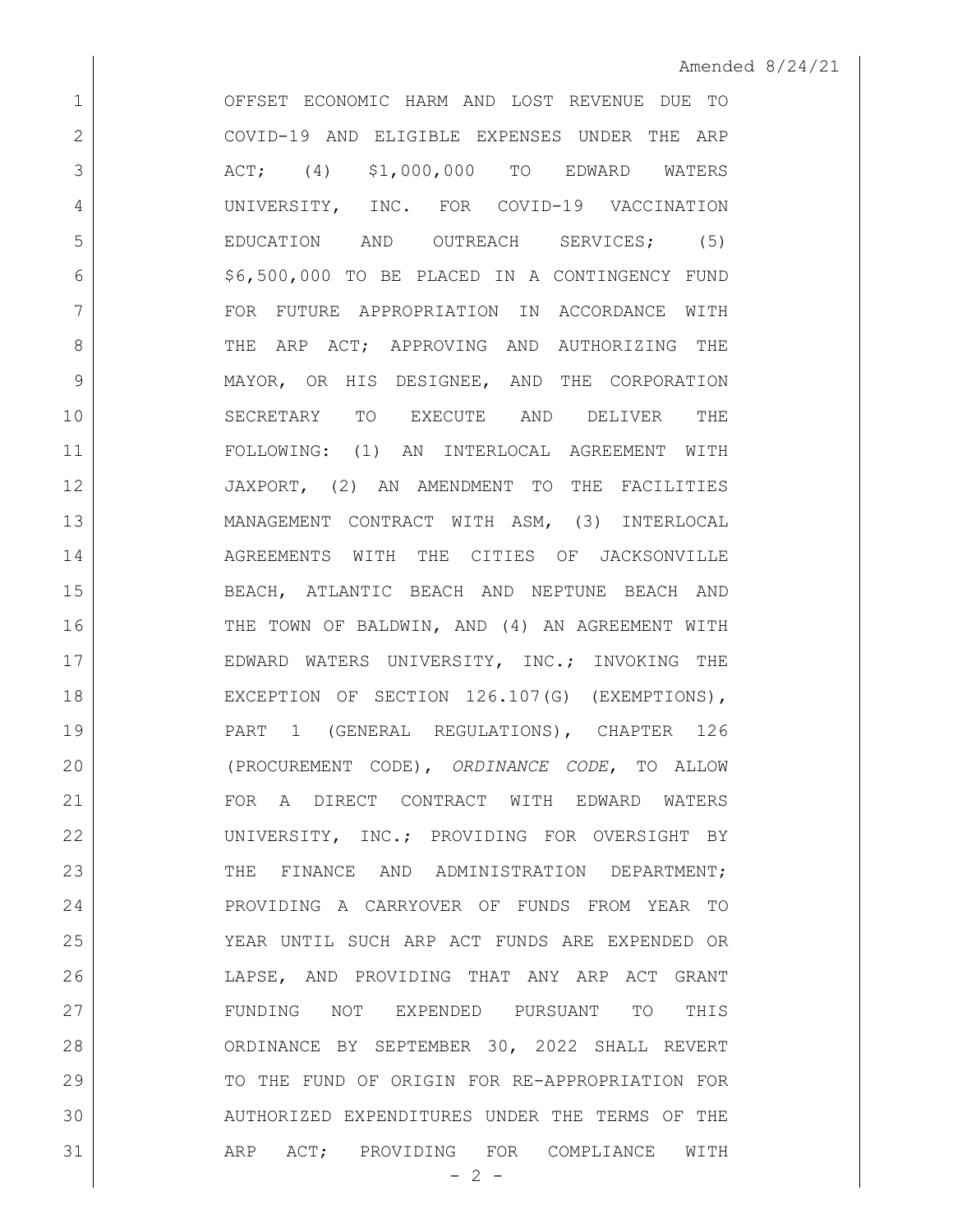1 APPLICABLE ARP ACT GRANT FUNDING REQUIREMENTS; 2 PROVIDING AN EFFECTIVE DATE.

 **WHEREAS**, the Novel Coronavirus Disease 2019 ("COVID-19") was first discovered in the United States in January 2020 and since that time this severe, acute respiratory illness has infected over 7 32 million and killed over 610,000 Americans; and

 **WHEREAS**, the impacts of the COVID-19 pandemic have been severe and far-reaching, affecting all facets of the American economy and daily life, resulting in the highest national unemployment rates in over seventy years, creating food and housing insecurity for a significant portion of the population, and leading to economic harm and disruption to businesses of all sizes and to governments at all 14 levels; and

 **WHEREAS,** the United States federal government recognizes that 16 state, territorial, tribal and local governments have been called 17 on to respond to COVID-19 at an immense scale, including efforts to prevent and address spread of the disease, while also launching major efforts to address the economic impacts of the pandemic as efficiently as possible in a manner that is tailored to meet the 21 specific needs of each community; and

 **WHEREAS**, on March 11, 2021, the American Rescue Plan Act (the "ARP Act") was signed into law and provided for the distribution of Coronavirus relief, fiscal recovery, and critical capital projects 25 | funds to state, territorial, tribal and local governments of the 26 United States; and

 **WHEREAS**, the ARP Act provides that these funds may be used for various projects and purposes that include: (1) efforts to respond to the COVID-19 public health emergency and its negative economic impacts, including assistance to households, small businesses, and non-profits, (2) providing premium pay to eligible government

 $- 3 -$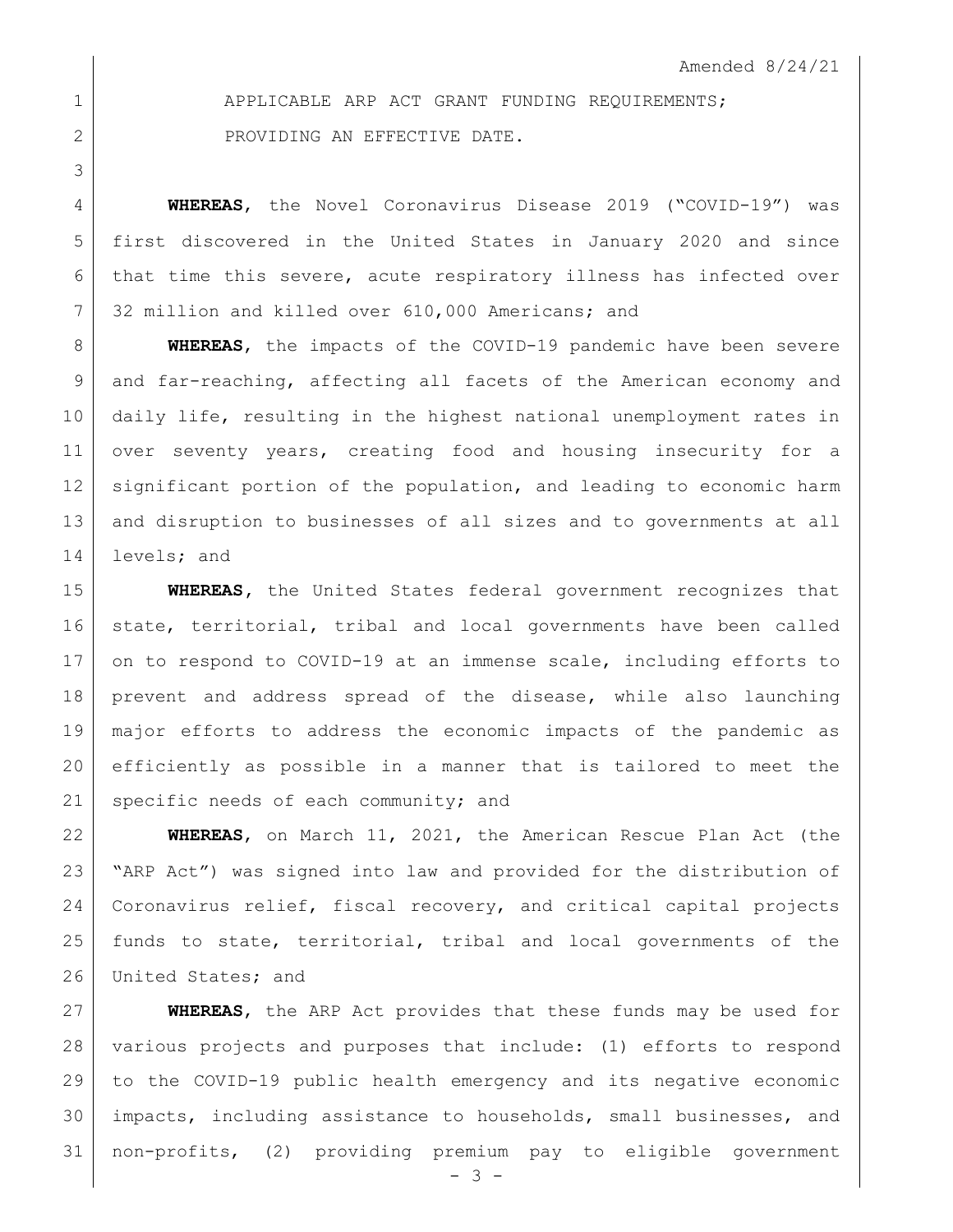workers performing essential work during the COVID-19 public health emergency, (3) offsetting the costs of providing government 3 services to the extent of the reduction in revenue experienced due to the COVID-19 public health emergency, and (4) making necessary improvements to water, sewer, or broadband infrastructure; and

 **WHEREAS**, the City of Jacksonville (the "City") recognizes that quick and efficient distribution of these ARP Act funds will further bolster the City's efforts to rebuild and recover the local economy; and

 **WHEREAS**, the City desires to appropriate and authorize disbursement of \$26,000,000 in local fiscal recovery funds in accordance with the ARP Act for the various purposes and to various 13 recipients as more fully set forth herein; now therefore

**BE IT ORDAINED** by the Council of the City of Jacksonville: **Section 1. Findings**. It is hereby ascertained, 16 determined, found and declared as follows:

(a) The recitals set forth herein are true and correct.

 (b) The grants and actions authorized hereby will provide economic relief that encourages recovery of the local economy and benefits the health, safety and welfare of the citizens of Duval 21 | County.

 (c) The distribution of ARP Act funds as set forth herein is necessary and appropriate, and is reasonable and not excessive, taking into account the extent of the public benefits expected to 25 be derived from the grants and other relief authorized hereby, and taking into account all other forms of economic assistance available.

 (d) The authorizations provided by this Ordinance are for public uses and purposes for which the City may use its powers as a county, municipality and as a political subdivision of the State of Florida to expend public funds, and the necessity in the public

 $- 4 -$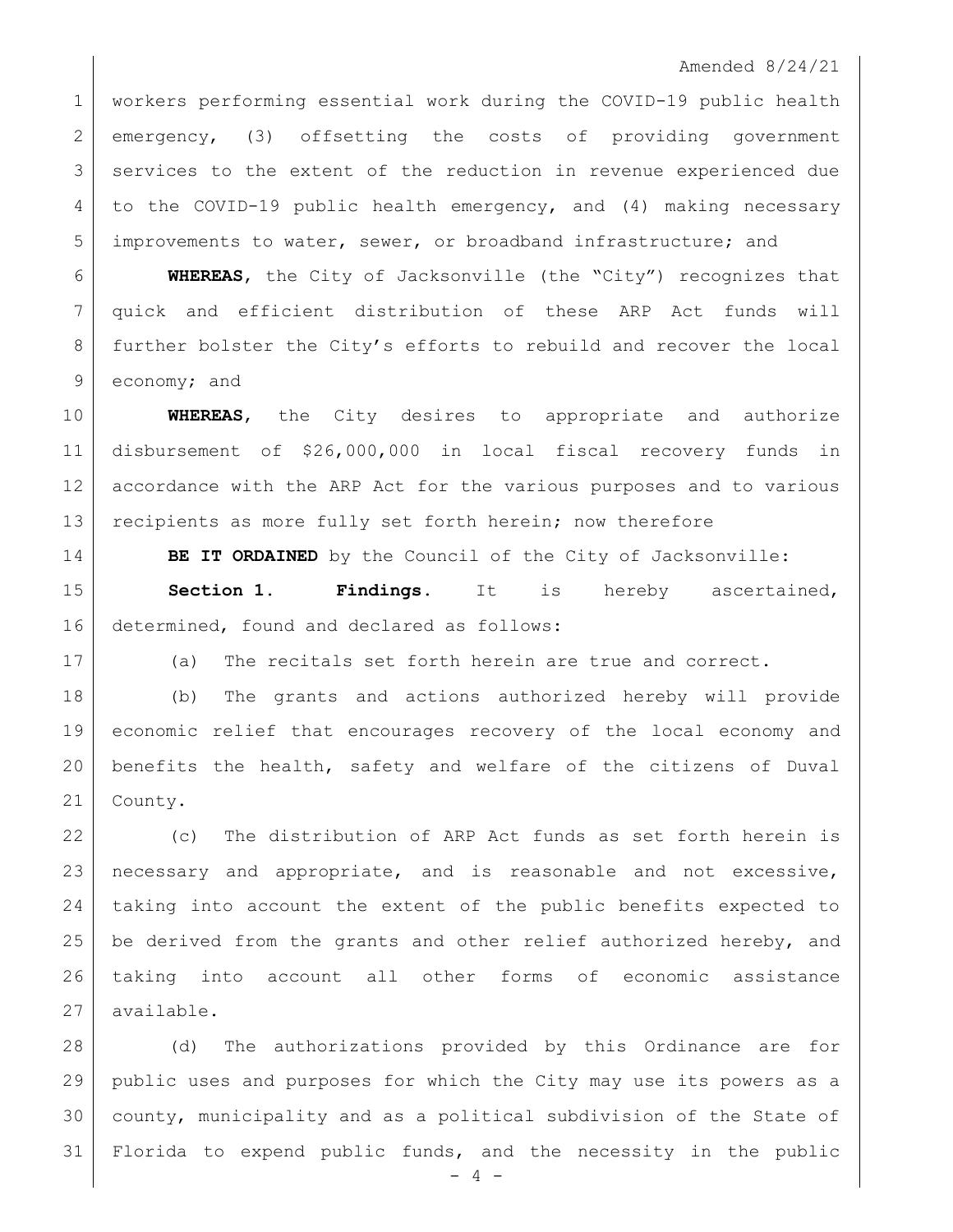interest for the provisions herein enacted is hereby declared as a 2 | matter of legislative determination.

 (e) This Ordinance is adopted pursuant to the provisions of Chapters 163, 166 and 125, Florida Statutes, as amended, the City's Charter, and other applicable provisions of law.

 **Section 2. Appropriation.** For the 2020-2021 fiscal year, 7 within the City's budget, there are hereby appropriated the indicated sum(s) from the account(s) listed in subsection (a) to 9 the account(s) listed in subsection (b):

 (Revised B.T. 21-094 is attached hereto as **Revised Exhibit 1**, labeled as "Revised Exhibit 1, Rev B.T. 21-094, August 16, 2021 – NCSPHS" and incorporated herein by this reference)

(a) Appropriated from:

 See attached **Revised Exhibit 1**, labeled as "Revised Exhibit 1, Rev B.T. 21-094, August 16, 2021 – NCSPHS" 16 \$26,000,000

(b) Appropriated to:

 See attached **Revised Exhibit 1**, labeled as "Revised Exhibit 1, Rev B.T. 21-094, August 16, 2021 – NCSPHS" 20 \$26,000,000

(c) **Explanation of Appropriation**:

 The funding appropriated above represents \$26,000,000 in Coronavirus relief, fiscal recovery, and critical capital projects funds received by the City from the federal government pursuant to the ARP Act. These funds will be used to support continued COVID-19 response efforts and will provide a vital infusion of funds to assist with immediate economic recovery and stabilization efforts 29 through replacement of lost public sector revenue and by providing funding for public infrastructure improvements 31 and other eligible expenses under the ARP Act.

 $- 5 -$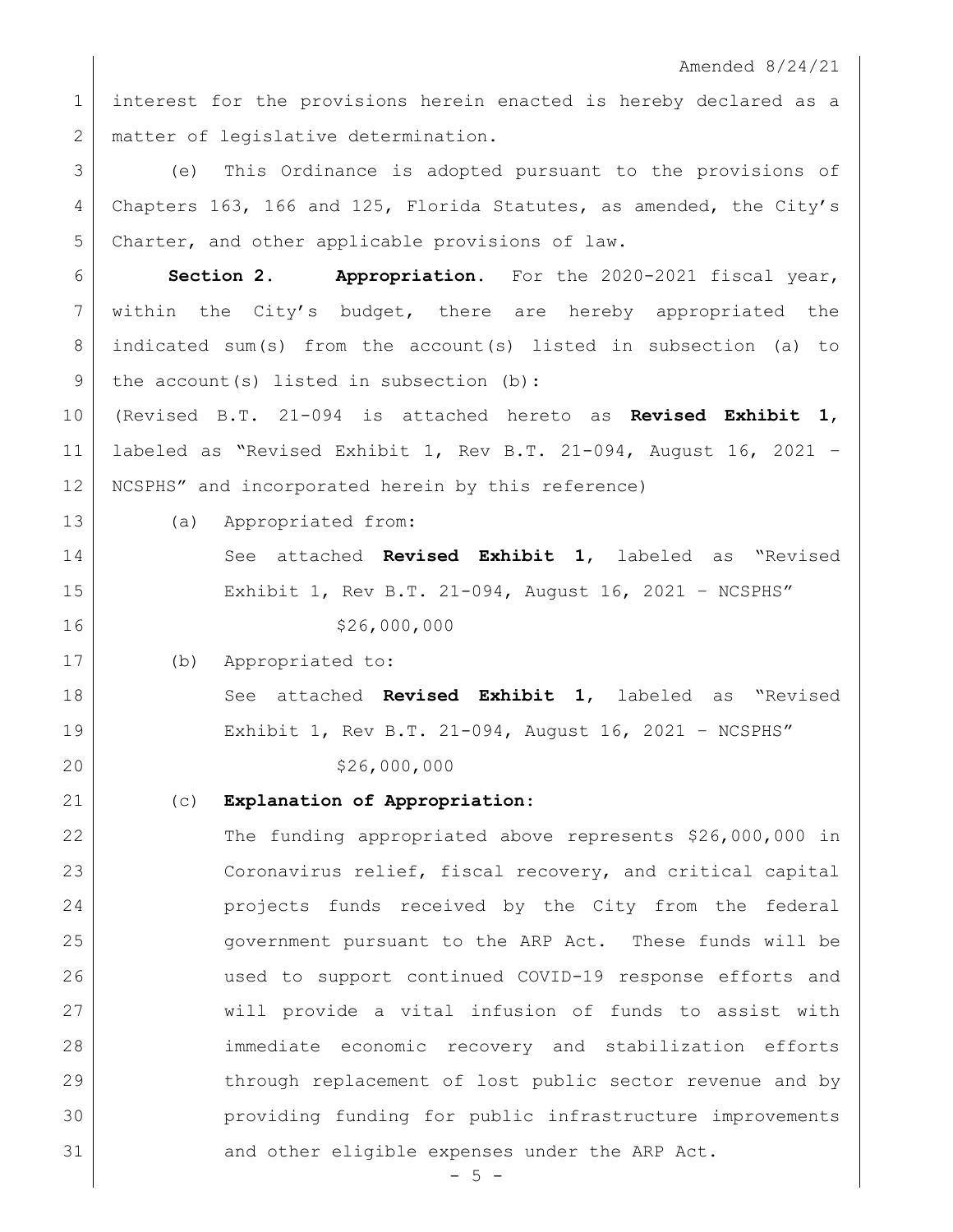**Section 3. Purpose.** The purpose of the appropriation in 2 Section 2 is to disburse the ARP Act local fiscal recovery funds as follows: (1) \$4,000,000 to JAXPORT to offset economic harm and lost revenue due to COVID-19; (2) \$8,300,000 to be deposited in the City's Citywide Special Recreation Facilities account to offset economic harm and lost revenue due to COVID-19 at City-owned sports and entertainment facilities managed by ASM; (3) \$6,200,000 to local government entities located within Duval County to include: 9 (a)  $$3,000,000$  to the City of Jacksonville Beach, (b)  $$2,000,000$  to the City of Atlantic Beach, (c) \$1,000,000 to the City of Neptune Beach, and (d) \$200,000 to the Town of Baldwin to offset lost revenues arising from COVID-19 and to cover eligible expenses under the ARP Act; (4) \$1,000,000 to Edward Waters University, Inc. for COVID-19 vaccination education and outreach services; and (5) \$6,500,000 to be placed in a contingency fund for future 16 appropriation in accordance with the ARP Act.

 **Section 4**. **Approval and authorization to execute an interlocal agreement between the City and JAXPORT.** The Mayor, or his designee, and the Corporation Secretary are hereby authorized to execute and deliver, on behalf of the City, an interlocal agreement with JAXPORT, in an amount not to exceed \$4,000,000, that provides the terms and conditions for JAXPORT's receipt and expenditure of the ARP Act funds consistent with the purpose of this Ordinance and subject to applicable requirements under the ARP 25 Act, and all other contracts, memorandums of understanding and documents, including renewals or amendments thereto, and to otherwise take all action necessary to effectuate the intent of this Ordinance, subject to appropriate legal review and approval by the Office of General Counsel and the City's Risk Management Division for appropriate insurance and indemnification requirements in accordance with Section 128.601, *Ordinance Code*.

- 6 -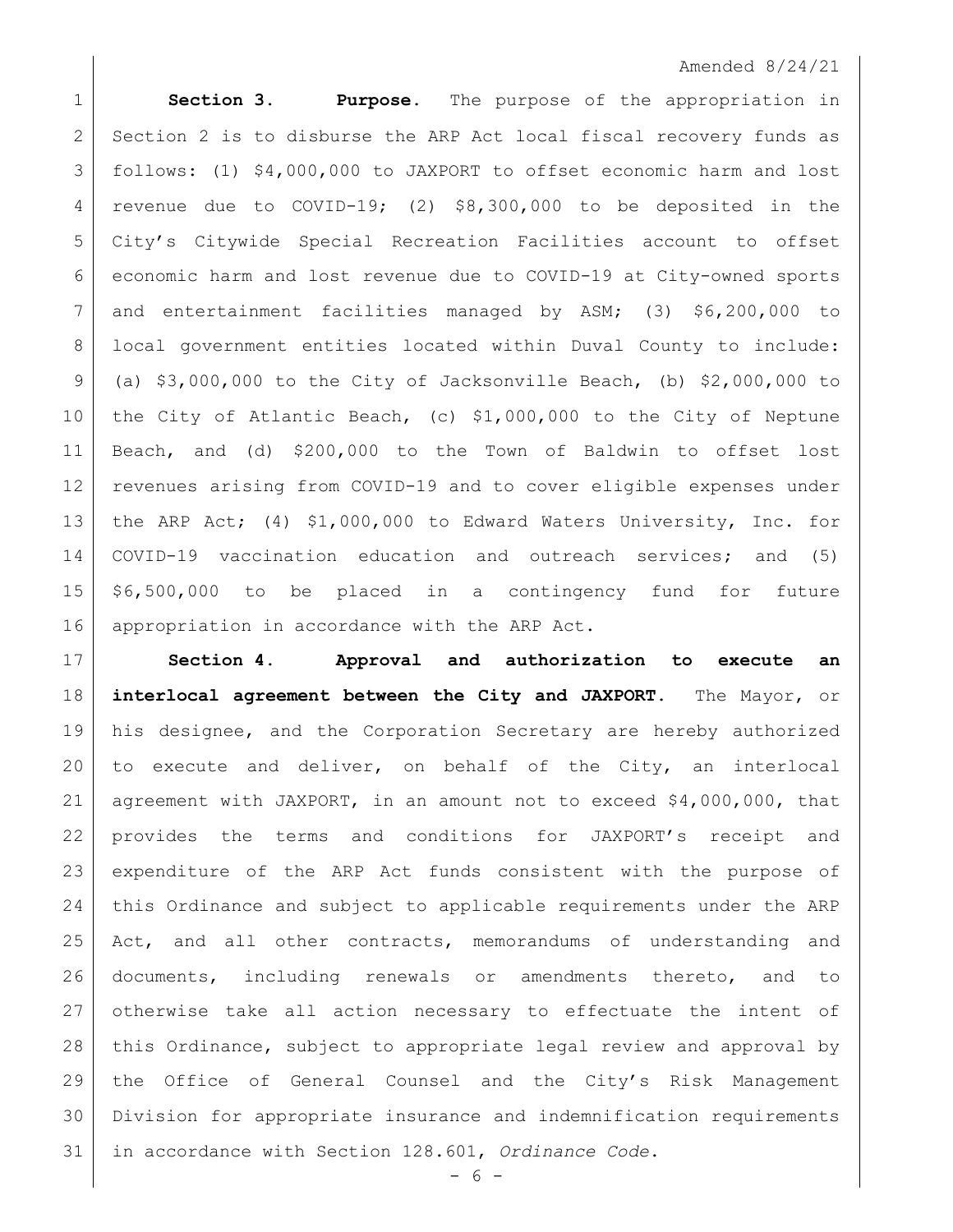**Section 5. Authorizing the City to enter into an Amendment to the Facilities Management Contract with ASM Global Enterprises, Inc. (formerly SMG) ("ASM").** The City is hereby authorized to enter into an Amendment to the Facilities Management Contract dated July 31, 2017, between the City and ASM in a not-to- exceed amount of \$8,300,000 to offset economic harm and lost revenues stemming from the COVID-19 pandemic at the various City 8 sports and entertainment facilities managed by ASM, that provides the terms and conditions for ASM's receipt and expenditure of the ARP Act funds consistent with the purpose of this Ordinance and subject to applicable requirements under the ARP Act, and all other contracts, memorandums of understanding and documents, including renewals or amendments thereto, and to otherwise take all action 14 | necessary to effectuate the intent of this Ordinance, subject to appropriate legal review and approval by the Office of General Counsel and the City's Risk Management Division for appropriate insurance and indemnification requirements in accordance with Section 128.601, *Ordinance Code*. ASM experienced a loss of revenue for fiscal year 2019/2020. By acceptance of the funds appropriated herein, ASM acknowledges and confirms satisfaction of any city 21 contractual obligation regarding loss of revenue.

 **Section 6. Approval and authorization to execute interlocal agreements with the Cities of Jacksonville Beach, Atlantic Beach, and Neptune Beach and the Town of Baldwin.** The Mayor, or his designee, and the Corporation Secretary are hereby 26 authorized to execute and deliver, on behalf of the City, interlocal agreements that provide the terms and conditions for each local government subrecipient's receipt and expenditure of ARP Act funds consistent with the purpose of this Ordinance and subject to applicable requirements under the ARP Act as follows: (i) an 31 amount not to exceed  $$3,000,000$  to the City of Jacksonville Beach,

 $- 7 -$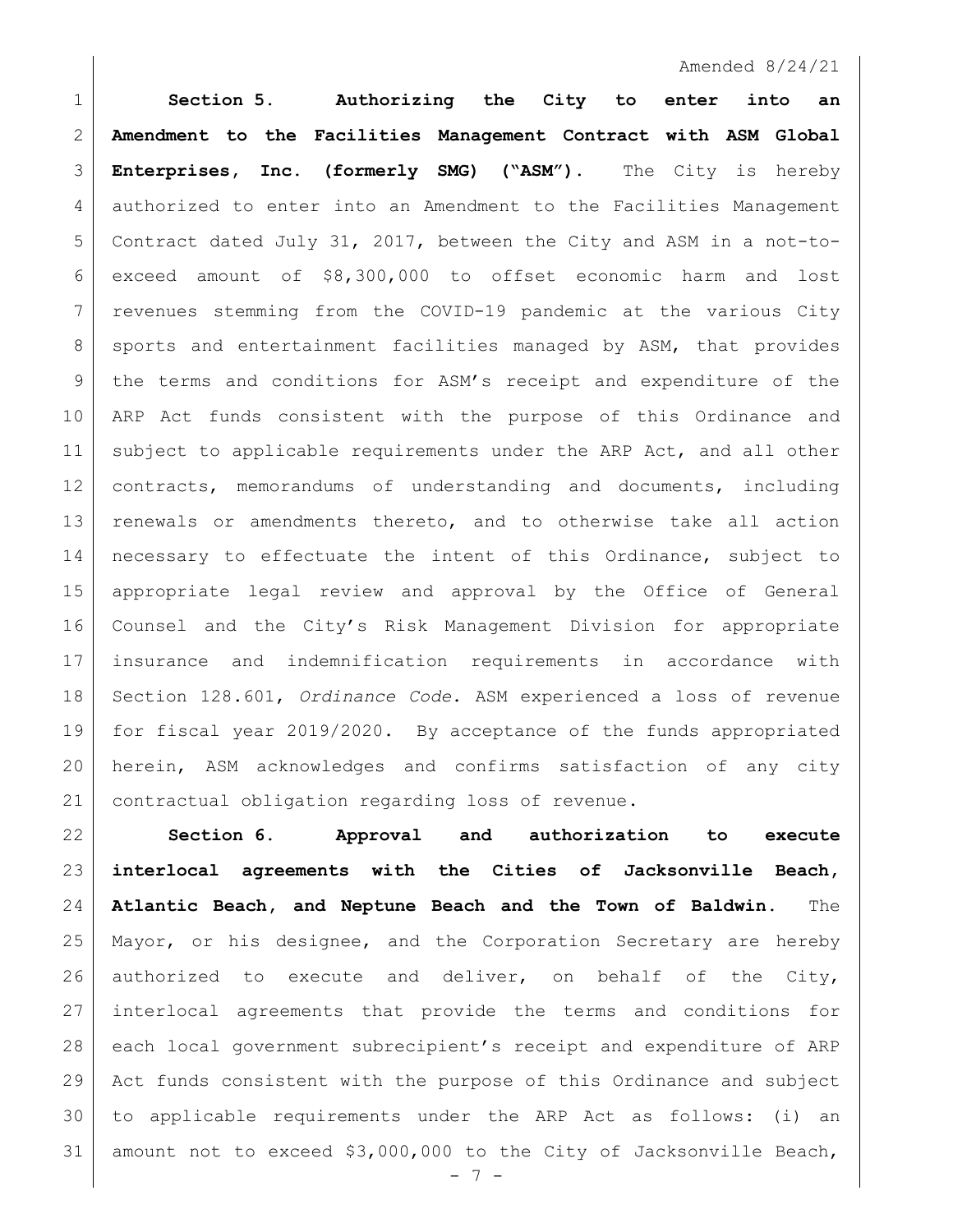(ii) an amount not to exceed \$2,000,000 to the City of Atlantic Beach, (iii) an amount not to exceed \$1,000,000 to the City of Neptune Beach, and (iv) an amount not to exceed \$200,000 to the Town of Baldwin, and all other contracts, memorandums of understanding and documents, including renewals or amendments thereto, and to otherwise take all action necessary to effectuate 7 | the intent of this Ordinance, subject to appropriate legal review and approval by the Office of General Counsel and the City's Risk Management Division for appropriate insurance and indemnification requirements in accordance with Section 128.601, *Ordinance Code*.

 **Section 7. Approval and authorization to execute an agreement between the City and Edward Waters University, Inc.** The Mayor, or his designee, and the Corporation Secretary are hereby 14 authorized to execute and deliver, on behalf of the City, an agreement with Edward Waters University, Inc. ("EWU") in accordance 16 with the terms and restrictions of the ARP Act, in an amount not to exceed \$1,000,000.00, subject to the Scope of Services more particularly described in **Exhibit 2** attached hereto and 19 | incorporated herein by this reference, and all other contracts and documents, including renewals and amendments to the agreement, and otherwise take all action necessary to effectuate the intent of 22 | this Ordinance, subject to appropriate legal review and approval by 23 | the Office of General Counsel and the City's Risk Management Division for appropriate insurance and indemnification requirements in accordance with Section 128.601, *Ordinance Code*.

 The Scope of Services designates the specific services to be performed by EWU as a subrecipient/subcontractor for the City. The 28 Scope of Services may include such additions, deletions and changes as may be reasonable, necessary and incidental for carrying out the purposes thereof, as may be acceptable to the Mayor, or his designee; provided, however, that such modifications shall be

- 8 -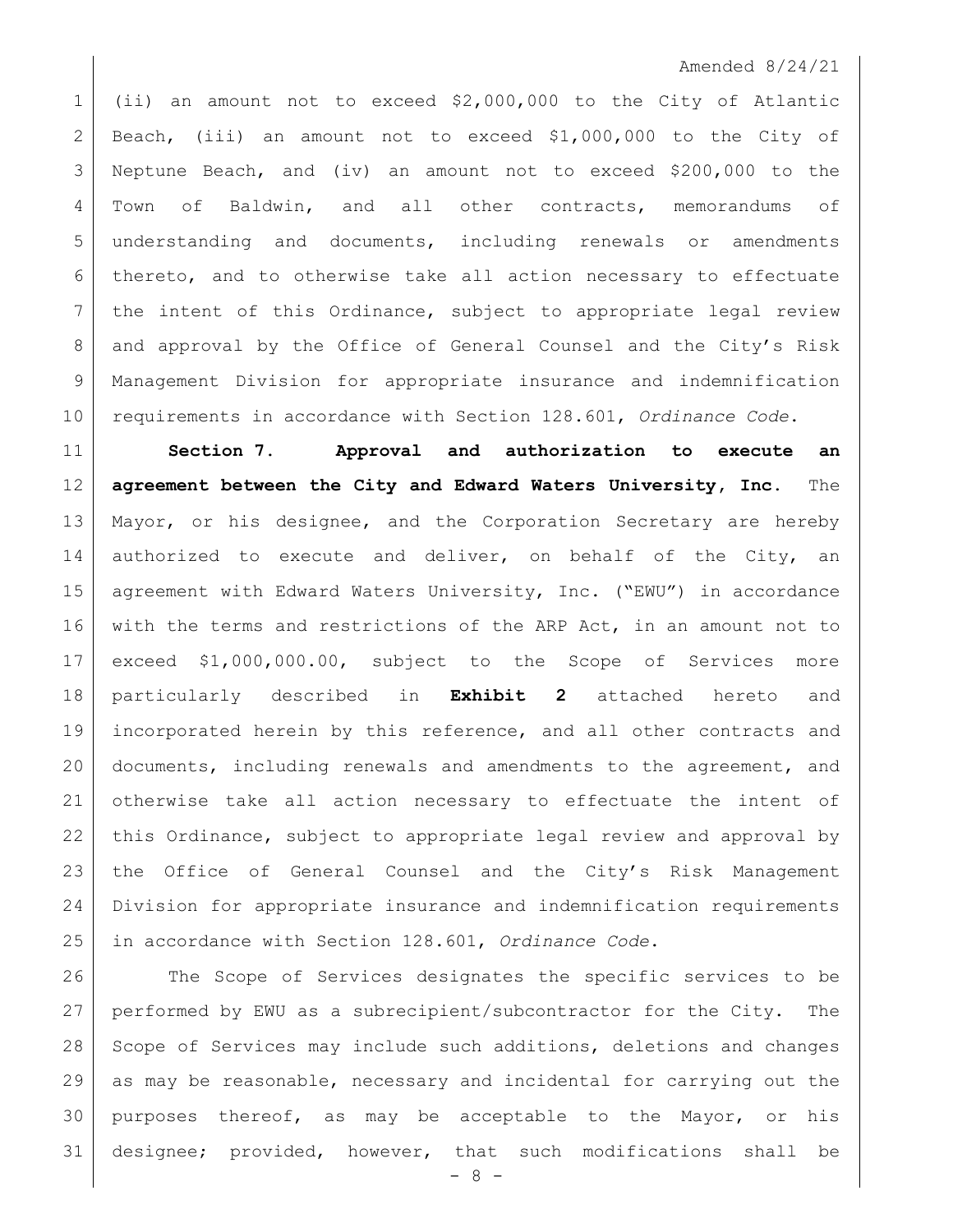technical only, subject to appropriate legal review and approval by the Office of General Counsel, and shall be undertaken in compliance with any applicable requirements of the ARP Act and related laws, consistent with the intent of this Ordinance. For 5 | the purposes of this Ordinance, the term "technical changes" is defined as those changes having no financial impact to the City and 7 any other non-substantive changes.

 **Section 8. Invoking the exception to Section 126.107(g)***, Ordinance Code***.** The City is hereby authorized to directly procure 10 the use of the professional services of Edward Waters University, Inc. to provide vaccination education and outreach services to low- income, vaccine-hesitant populations within underserved communities in Duval County, Florida, as more particularly described in Exhibit 2. Pursuant to Section 126.107(g) (Exemptions), Part 1 (General Regulations), Chapter 126 (Procurement Code), *Ordinance Code*, such procurement is exempted from competitive solicitation because the supplies or services are to be provided by those specifically prescribed within the authorizing legislation that appropriates the 19 same. With the exception of the foregoing, all other provisions of Chapter 126, *Ordinance Code*, shall remain in full force and effect.

 **Section 9. Oversight Department.** The Finance and Administration Department shall provide oversight for all contracts, contract amendments, and expenditures authorized hereunder.

 **Section 10. Carryover.** The funds appropriated herein shall not lapse but shall carryover as appropriated from year to year until such funds are expended or lapse. Funds appropriated in this Ordinance must be spent before September 30, 2022, failure to do so will cause said funds to revert to accounts of origin for re- appropriation for authorized expenditures under the terms of the 31 | ARP Act, subject to future Council approval.

- 9 -